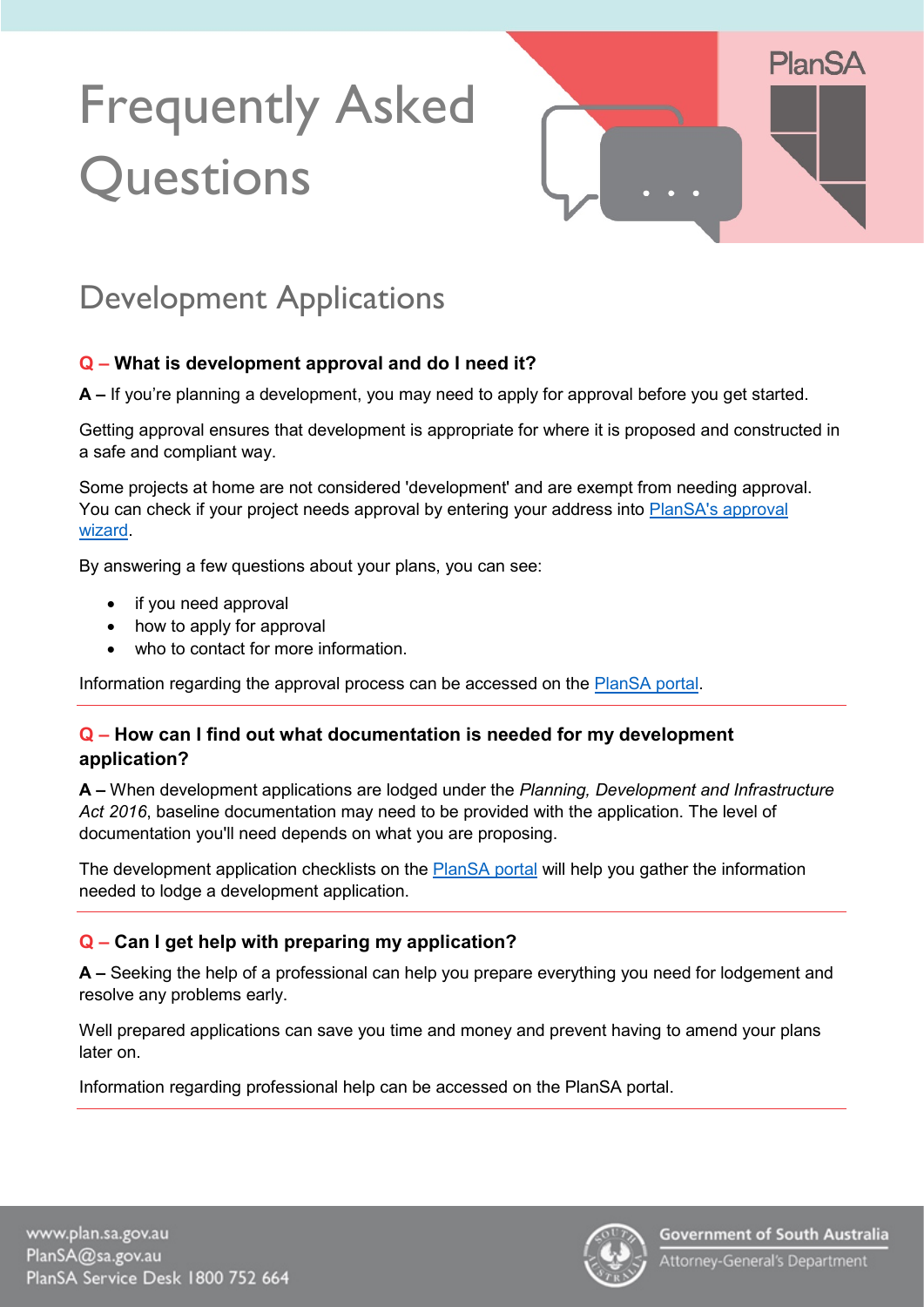#### **Q – How are development applications assessed, and what are the different types of development?**

**A –** An assessment pathway determines the authority, timeframe and rigour of a development's assessment. The assessment pathway for a development depends on the potential impact of the development and its complexity.

Assessment pathways for developments are set out by the new *Planning, Development and Infrastructure Act 2016.*

Development can be either:

- **Exempt**
- Accepted
- Code assessed
- Impact assessed

Information regarding assessment pathways can be accessed on the [PlanSA portal.](https://plan.sa.gov.au/our_planning_system/instruments/assessment_pathways)

## **Q – Why does my application require public notification?**

**A –** Some lodged development applications require public notification as part of their assessment process. Public notification allows neighbours and other interested parties to be notified about a development that affects them, so that they have the opportunity to comment.

By formally supporting or opposing a development, community members can influence the decisionmaking on an application.

Information regarding public notification can be accessed on the [PlanSA portal.](https://plan.sa.gov.au/development_applications/getting_approval/how_applications_are_assessed/public_notification)

## **Q – What can I do if I object to an application?**

**A –** When you have your say on a notified development application, it's called submitting a representation. A relevant authority is responsible for giving notice of the application to an owner or occupier of adjacent land and is required to provide a [Representation Form](https://plan.sa.gov.au/resources/forms/representation_on_application) with the notice. The Representation Form can be filled out to either support or oppose a development.

Information regarding submitting a representation can be accessed on the [PlanSA portal.](https://plan.sa.gov.au/have_your_say/notified_developments/how_to_have_your_say)

#### **Q – I am not happy with how my development application was handled, how do I make a complaint?**

**A –** If you are involved with a development application, you are entitled to make a complaint about a decision that was made or the conduct of a decision-maker.

The new planning system introduces new complaint handling procedures for assessment panels, assessment managers and accredited professionals.

Complaint handling procedures can be accessed on the [PlanSA portal.](https://plan.sa.gov.au/have_your_say/make_a_complaint)

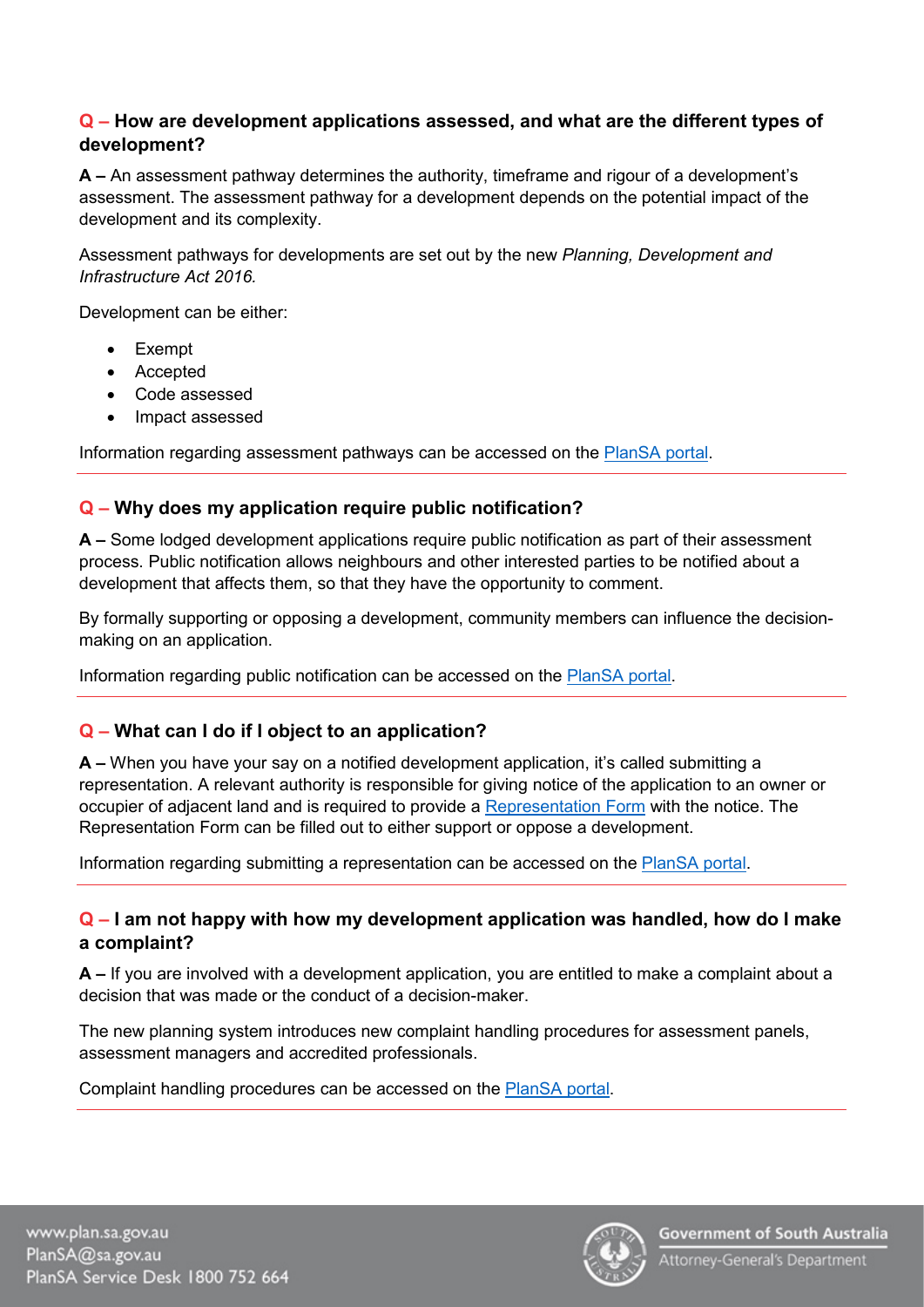#### **Q – What costs will be associated with my development application?**

**A –** All development applications incur fees in order for the assessment process to be undertaken by a planning professional.

The fees that will be payable for your application depend on what you are proposing, where it's located and when you lodge.

An overview of all development application fees can be accessed on the [PlanSA portal.](https://plan.sa.gov.au/development_applications/before_you_lodge/application_fees)

#### **Q – How does a Council Development Assessment Panel operate?**

**A –** Assessment panels are a decision-making body established by the *Planning, Development and Infrastructure Act 2016* and generally make decisions on more complex developments.

All assessment panel members must comply with the [Code of Conduct](https://plan.sa.gov.au/resources/codes_of_conduct/assessment_panel_code_of_conduct) that is established to guide their decision-making.

Information regarding assessment panels can be accessed on the [PlanSA portal.](https://plan.sa.gov.au/have_your_say/make_a_complaint/accordion_content/complaints_about_assessment_panels)

#### **Q – How long will my development application take to process?**

**A –** The new planning system sets out the timeframes for relevant authorities to assess new developments in South Australia.

The relevant authority is the decision-maker who assesses the development application. This could be an assessment manager from council, an independent accredited professional, the State Planning Commission or a relevant panel.

An overview of the assessment timeframes can be accessed on the [PlanSA portal.](https://plan.sa.gov.au/__data/assets/pdf_file/0010/698320/Fact_Sheet_-_Assessment_timeframes_in_the_new_planning_system.pdf)

#### **Q – What is the assessment process for a Land Division Application?**

**A –** There are a range of instructional guides available on the PlanSA portal designed to help applicants and relevant authorities through the land division process, these include:

- [Submit Land Division Certificate Application](https://plan.sa.gov.au/__data/assets/pdf_file/0011/691841/Module_16-1_Guide_-_Submit_Land_Division_Certificate_Application.pdf)
- [Assess a Planning & Land Division Consent](https://plan.sa.gov.au/__data/assets/pdf_file/0011/699896/Module_9.2_Guide_-_Assess_a_Planning_and_Land_Division_Consent.pdf)
- [Verify a Planning & Land Division Consent](https://plan.sa.gov.au/__data/assets/pdf_file/0007/699028/Module_7.2_Guide_-_Verify_a_Planning_and_Land_Division_Consent.pdf)

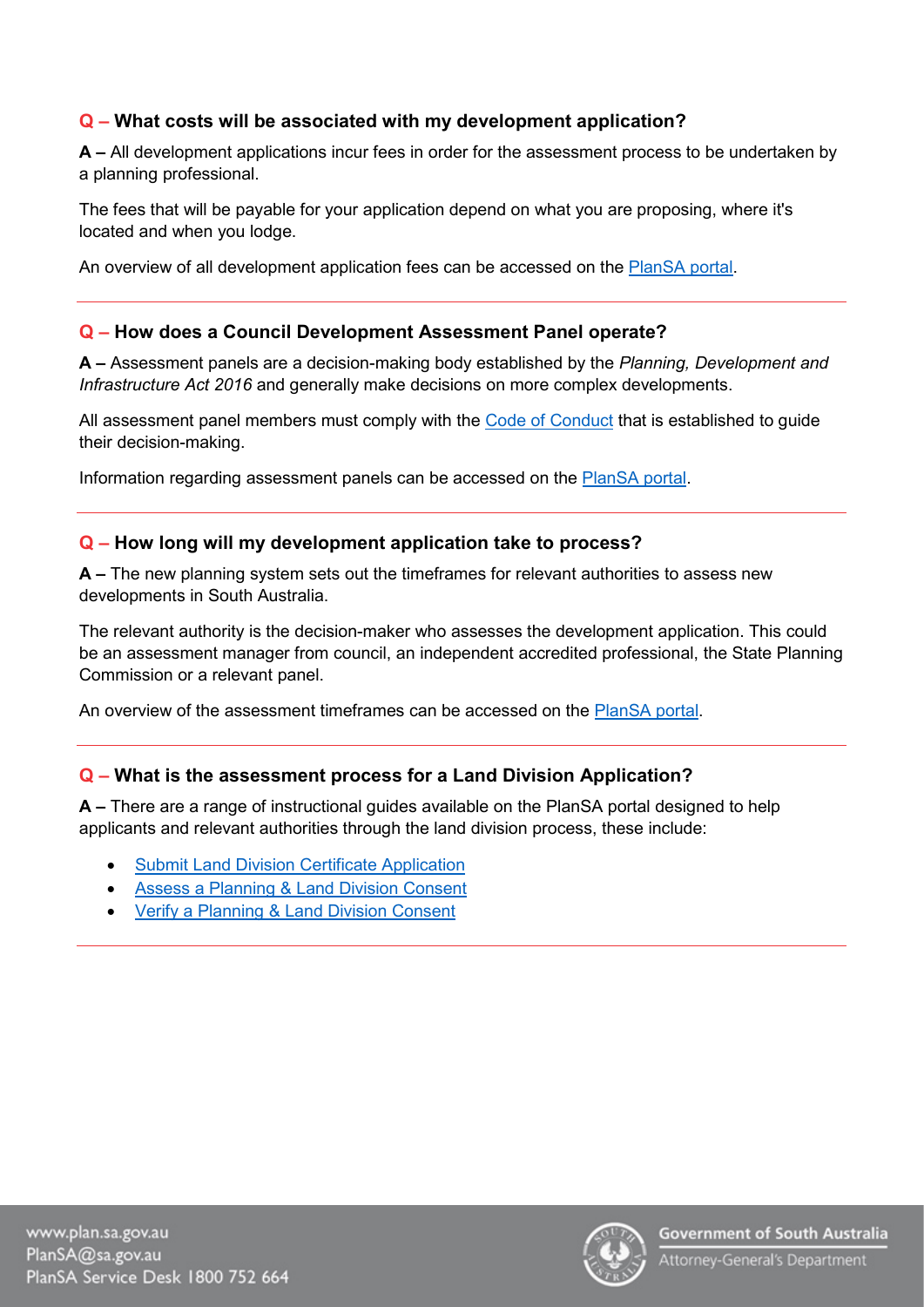#### **Q – Do I need development approval for a minor domestic structure?**

**A –** The construction of most minor domestic structures such as carports, verandahs and garages will require development approval. While other typical home projects such as garden sheds, fences or decks don't always require approval.

The [PlanSA wizard](https://plan.sa.gov.au/development_applications/before_you_lodge/find_out_if_you_need_approval) can confirm the next steps for your proposal.

By answering a few questions about your plans, you can see:

- if you need approval
- how to apply for approval
- who to contact for more information.

The PlanSA wizard can be accessed via the [PlanSA portal.](https://plan.sa.gov.au/development_applications/before_you_lodge/find_out_if_you_need_approval)

#### **Q – Do I need development approval for a swimming pool or spa?**

**A –** All swimming pools and spas lodged under the *Planning, Development and Infrastructure Act 2016* require development approval.

The *[Planning, Development and Infrastructure \(Swimming Pool Safety\) Regulations](https://www.legislation.sa.gov.au/LZ/C/R/Planning%20Development%20and%20Infrastructure%20(Swimming%20Pool%20Safety)%20Regulations%202019.aspx) 2019* set out requirements for the construction and inspection of designated safety features for swimming pools.

These Regulations outline the prescribed swimming pool safety features (i.e. fences, barriers, water reticulation systems, secondary outlets from a swimming pool and warning notices) and any prescribed event in the construction and maintenance of swimming pools.

Rules for the inspection of new swimming pools to achieve compliance are outlined on the [PlanSA](https://plan.sa.gov.au/resources/planning/practice_directions/practice_direction_8_inspection_policy_for_swimming_pools_2019)  [portal.](https://plan.sa.gov.au/resources/planning/practice_directions/practice_direction_8_inspection_policy_for_swimming_pools_2019)

#### **Q – Do I need development approval for a new fence?**

**A –** Some typical projects at home such as garden sheds, fences or decks don't always require approval.

By using the [PlanSA wizard](https://plan.sa.gov.au/development_applications/before_you_lodge/find_out_if_you_need_approval) and answering a few questions about your plans, you can see:

- if you need approval
- how to apply for approval
- who to contact for more information.

The PlanSA wizard can be accessed via the [PlanSA portal.](https://plan.sa.gov.au/development_applications/before_you_lodge/find_out_if_you_need_approval)